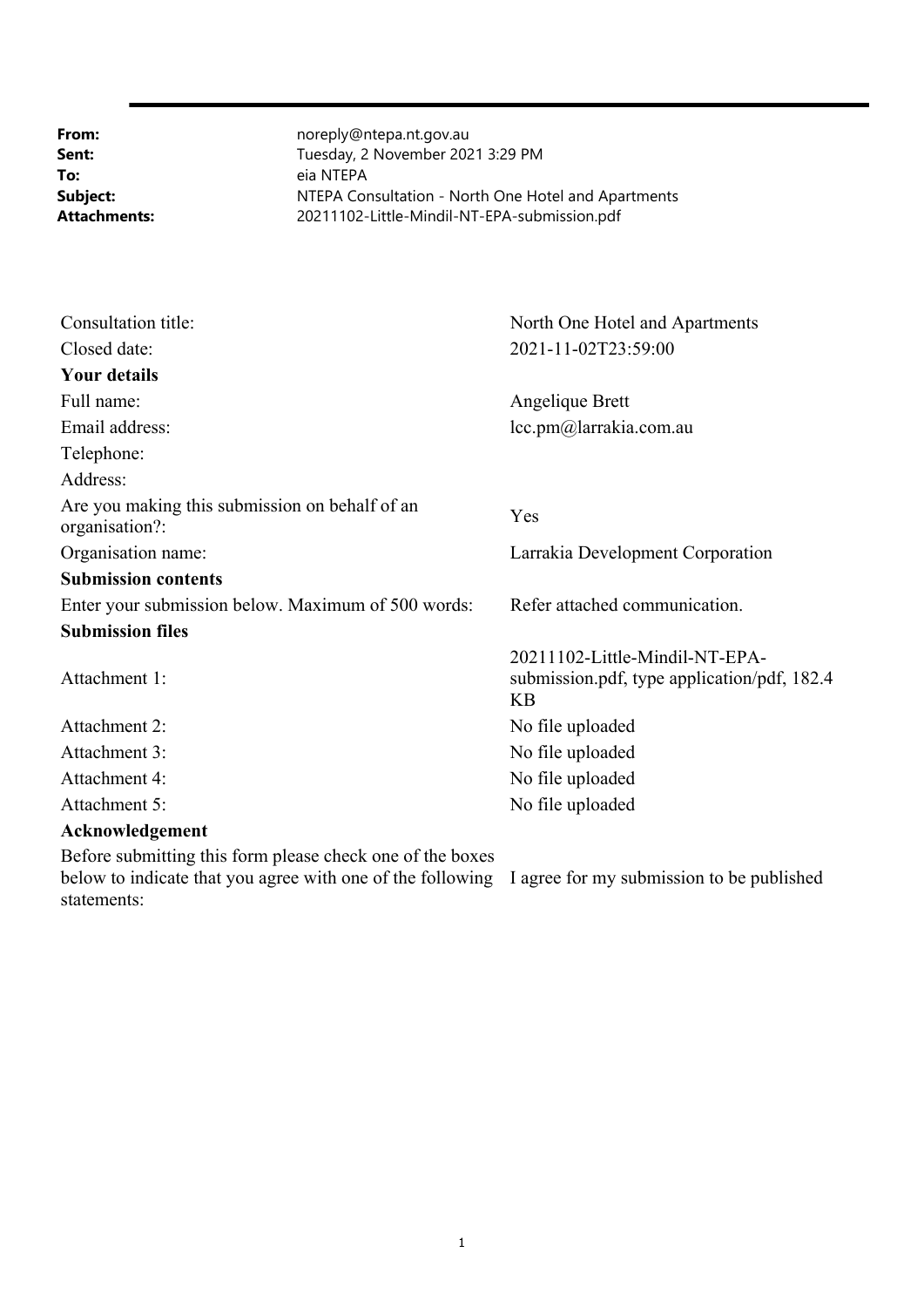

**The Trustee for the Larrakia Development Trust ABN: 86 752 337 898**

> **PO Box 37207 Winnellie NT 0820 Phone: 08 89473455 Website: www.larrakia.com.au**

Tuesday, 2 November 2021

## **North One Hotel Development and Apartments NTEPA Referral Report Larrakia Development Corporation Submission**

To whom it may concern,

The Larrakia Development Corporation (LDC) provides the below submission highlighting concerns relating to NT EPA referral by KTT Investments Pty Ltd for North One Hotel and Apartments proposed at Little Mindil Beach.

LDC believe the proposed development at Little Mindil Beach will have significant cultural and heritage impacts and the mitigation measures outlined are insufficient to manage these impacts.

The proposed works will include a significant amount of excavation for construction of the lagoon pools, below ground parking and installation of below ground services.

Given the known significance of the Mindil Beach area as a Larrakia burial ground and history of disturbance of the area through earlier developments, it is essential that full and exhaustive investigation is undertaken of the area prior to any consideration of approval for works to be undertaken. It is not acceptable to make the more detailed assessment a condition on the works before commencement. Once approvals are given and project works are underway the possibility of a full respectful process being undertaken is circumvented. The suggestion of an archaeological monitoring programme and Larrakia representative being on site for ground disturbance works is insufficient. The proposal as it currently stands will repeat the past, disturbing and disrespecting another of the very few remaining sites of significance to Larrakia.

The November 2020 Archaeological Assessment Report by Ellengowan Enterprises is listed as one of the technical studies used to inform assessment of cultural and heritage impacts.

LDC believe the scope of work undertaken in the archaeological report is significantly inadequate for the scale of development proposed and particularly considering the known cultural significance of the site. As stated in the document title the report is a *Small-Scale Archaeological Assessment*. The introduction to the report notes the survey was limited to surface finds only and undertaken as a one-day survey.

The report states, *"A complete history of Little Mindil Beach is beyond the scope of this survey, but suffice to state that the area had been and still is significant to the local Larrakia People of Darwin."*  It is clear that the report's author is also of the belief the scope of the report is inadequate for the site and know history.

The works will necessitate significate disturbance of the site, adjacent to the listed sacred site and across an area known to be a Larrakia burial ground. As such a full and adequate investigation would need to be completed prior to contemplating a project design and feasibility on this site. Work that would also require an authority certificate from the Aboriginal Area Protection Authority.